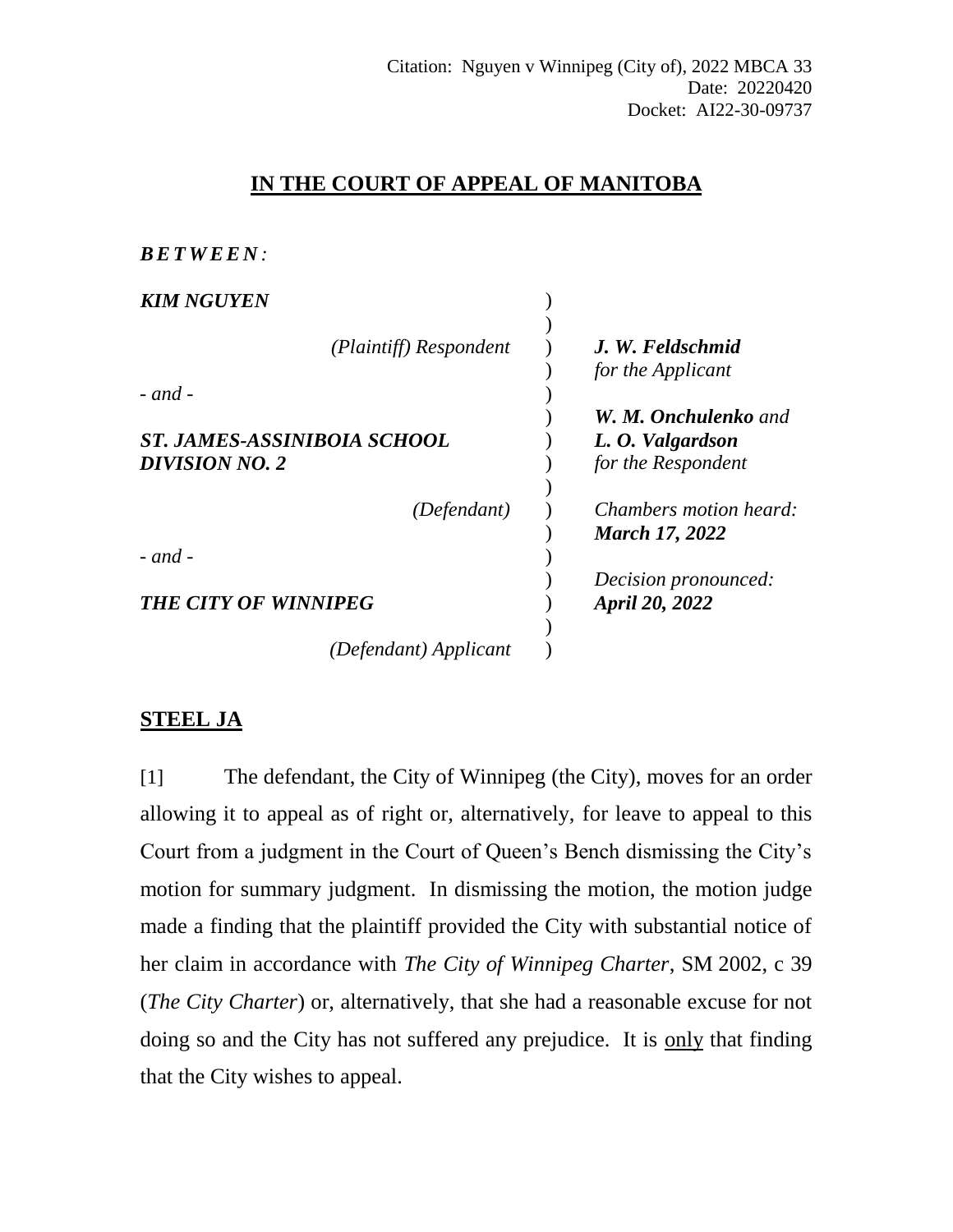[2] Is that judgment an interlocutory order which requires leave to appeal or was it a final order, allowing an appeal as of right? The question of whether an order is final or interlocutory is one that has vexed courts for years (see *Waldman v Thomson Reuters Canada Limited*, 2015 ONCA 53 at para 8). The issue has been known to drive judges to despair (see John Sopinka, Mark A Gelowitz & W David Rankin, *Sopinka and Gelowitz on the Conduct of an Appeal*, 4th ed (Toronto: LexisNexis, 2018) at section 1.17). Unfortunately, as with many issues in jurisprudence, the answer is not black or white, but muddy grey.

# **FACTS**

[3] The underlying action arises out of a trip and fall incident where the plaintiff fell while going down a staircase in the St. James-Assiniboia Library. The plaintiff claims that the incident was due to the negligence of the City as occupier of the premises. The City argued that the plaintiff's claim is statutorily barred and brought a motion for summary judgment dismissing the claim based on sections 491 and 492(2) of *The City Charter*.

[4] Those sections require notice within seven days of the happening of the incident unless there is a reasonable excuse for the delay and the action is commenced within three months of the incident. Those sections are set out as follows:

## **Limitation on actions respecting public facilities**

**[491](https://web2.gov.mb.ca/laws/statutes/municipal/c03902_2f.php#491)** No action against the city for loss or damage arising from failure to maintain or keep in repair a public facility may be commenced unless

(a) within seven days after the happening of the alleged event giving rise to the loss or damage, the claimant has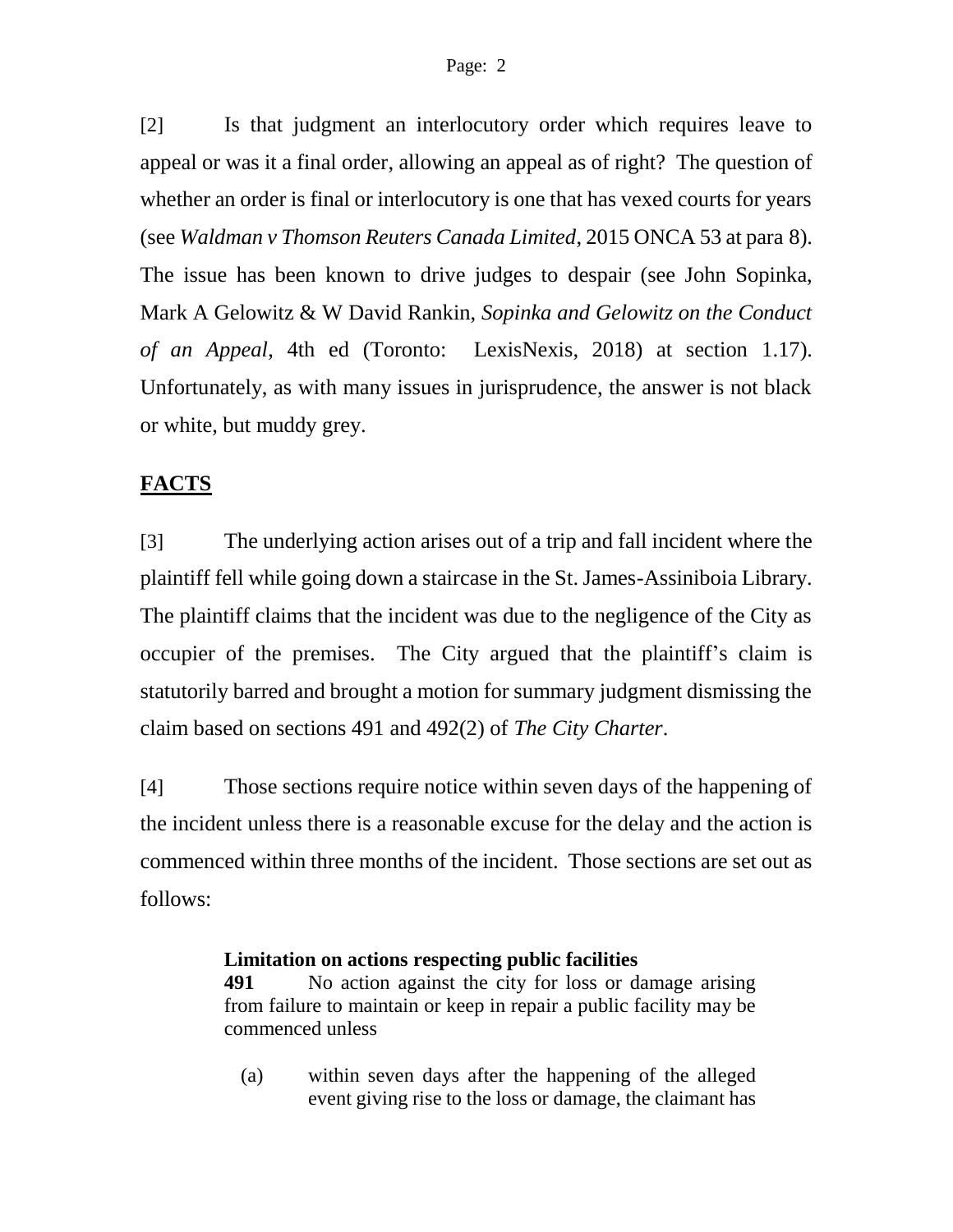served a notice of the claim or action on the city clerk; and

(b) the action is commenced within two years after the day the notice is served on the city clerk.

#### **Requirement of notice**

**[492\(2\)](https://web2.gov.mb.ca/laws/statutes/municipal/c03902_2f.php#492(2))** Subject to subsection (1), failure to serve the notice required under clause  $490(1)(a)$  or  $(2)(a)$  or  $491(a)$  bars an action unless

- (a) the court in which the action is brought considers that there is a reasonable excuse for the failure and that the city has not been prejudiced by the failure; and
- (b) the action is commenced within three months after the happening of the event giving rise to the loss or damage.

[5] The incident occurred on July 10, 2017. The plaintiff provided formal notice to the City clerk on June 5, 2018, and an action was filed against the City on June 28, 2019.

# **THE MOTION JUDGE**

[6] The motion judge held that he could decide some of the issues in the action on a summary judgment motion and that would be a proportionate, more expeditious and less expensive means to achieve a just result, as opposed to going to trial on all of the specific issues raised on summary judgment. In accordance with a more proportionate method of adjudication, he applied the new summary judgment process where a motion judge is now required to determine whether there is a genuine issue requiring a trial rather than merely the existence of a genuine issue for trial (see *Dakota Ojibway Child and Family Services et al v MBH*, 2019 MBCA 91).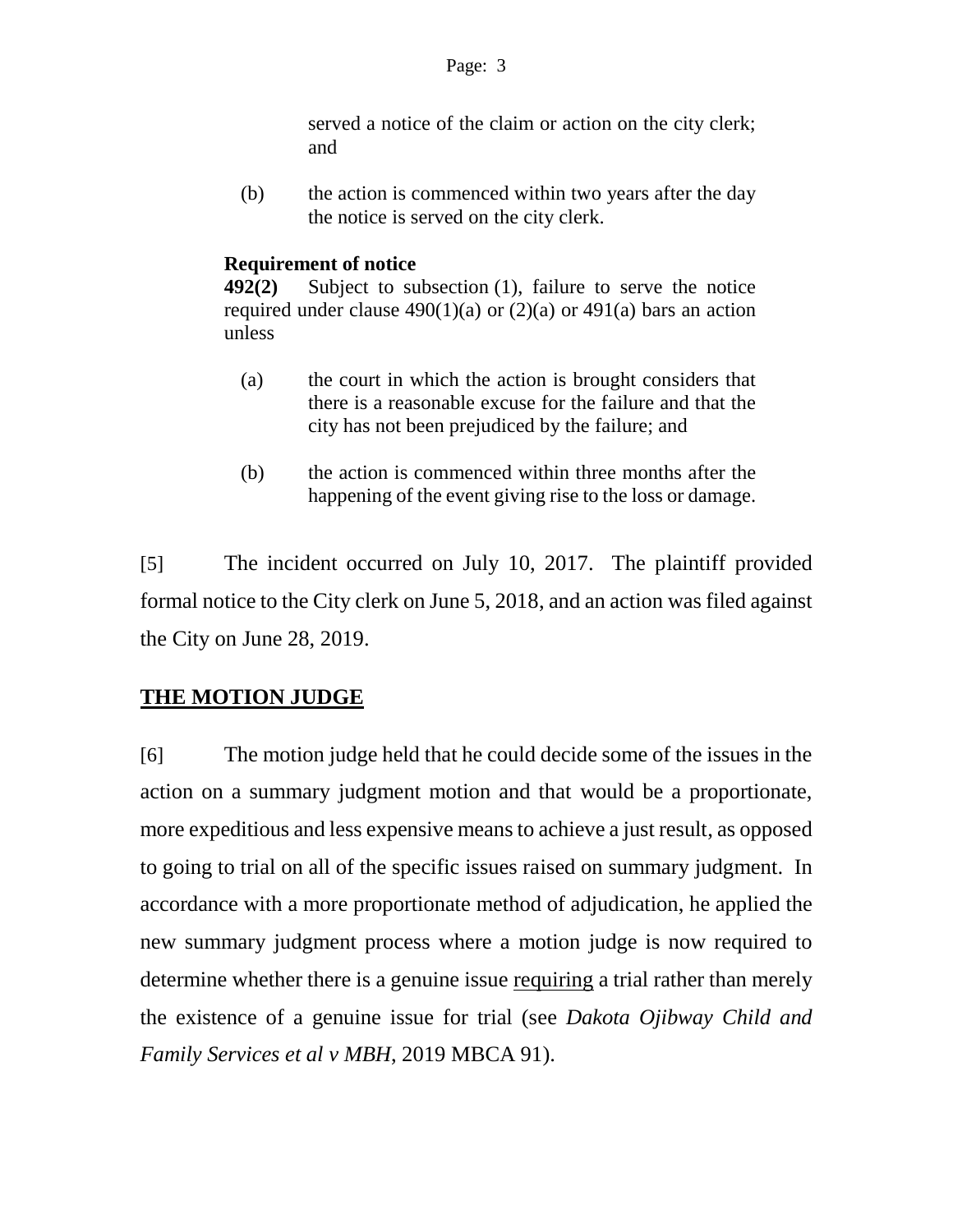[7] Thus, he held that the claim by the City that the plaintiff's action is statute-barred can, and should, be dealt with on a summary judgment motion. Based on the evidence filed and the submissions of counsel, he found that the City had enough information to investigate the claim and had substantial notice of what occurred. Alternatively, he held that the plaintiff's lack of strict compliance with section 491 of *The City Charter* was due to a reasonable excuse and the City had not been prejudiced.

[8] The City seeks to appeal the judgment, arguing that the motion judge erred in his determination of the City's limitation defence and that his finding in that regard was a final order. The City maintains that, if it cannot appeal that finding now, it will be barred from raising the defence at the actual trial, since judgment has been entered on that issue. The plaintiff agrees that the City cannot reargue the limitation defence at the trial, but maintains that it is an interlocutory order and, given the facts of this case, leave to appeal should not be granted.

## **ANALYSIS—FINAL OR INTERLOCUTORY?**

[9] *The Court of Appeal Act*, CCSM c C240 (the *Act*) was recently amended in January 2022 to require leave for almost all interlocutory appeals (see *The Court Practice and Administration Act (Various Acts Amended*), SM 2021, c 40, section 3). Section 25.2 of the *Act* now states:

#### **Leave required for interlocutory appeals**

**[25.2\(1\)](https://web2.gov.mb.ca/laws/statutes/ccsm/c240f.php#25.2)** Subject to subsection (2), an appeal must not be made to the court with respect to an interlocutory order of a judge of the Court of Queen's Bench unless leave to appeal is granted by a judge or the court.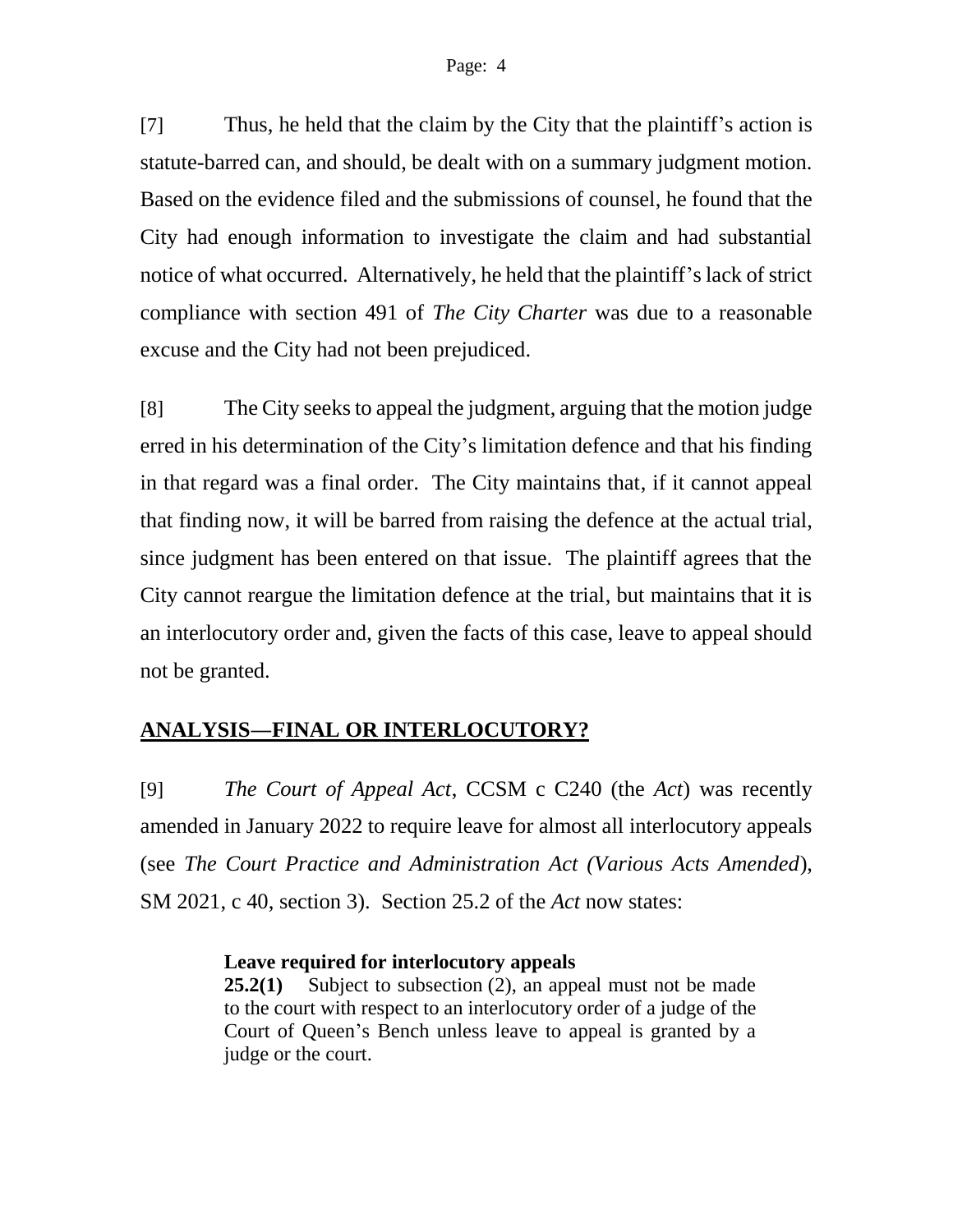#### Page: 5

### **Exceptions**

- **[25.2\(2\)](https://web2.gov.mb.ca/laws/statutes/ccsm/c240f.php#25.2(2))** Leave to appeal an interlocutory order is not required
	- (a) in a proceeding involving the liberty of a person or the custody of a minor;
	- (b) if the order grants or declines to grant a stay or an interlocutory injunction; or
	- (c) in other cases specified in the rules.

[10] The issue therefore arises as to whether the portion of the judgment dismissing the limitation defence is a final or interlocutory order. If it is an interlocutory order, should this Court nevertheless grant leave for it to be appealed?

[11] The judgment reads:

. . .

- 1. THIS COURT ORDERS AND ADJUDGES THAT the [City's] motion for summary judgment is hereby dismissed in its entirety.
- 2. THIS COURT FURTHER ORDERS AND ADJUDGES THAT the Plaintiff provided the [City] with substantial notice of the claim and that any lack of strict compliance with section 491 of [*The City Charter*] was due to a reasonable excuse that did not prejudice the [City].

. . .

[12] The City argues that the judgment in question does more than simply dismiss its motion for summary judgment. It makes a finding that substantive notice was given in compliance with section 491 of *The City Charter*, thereby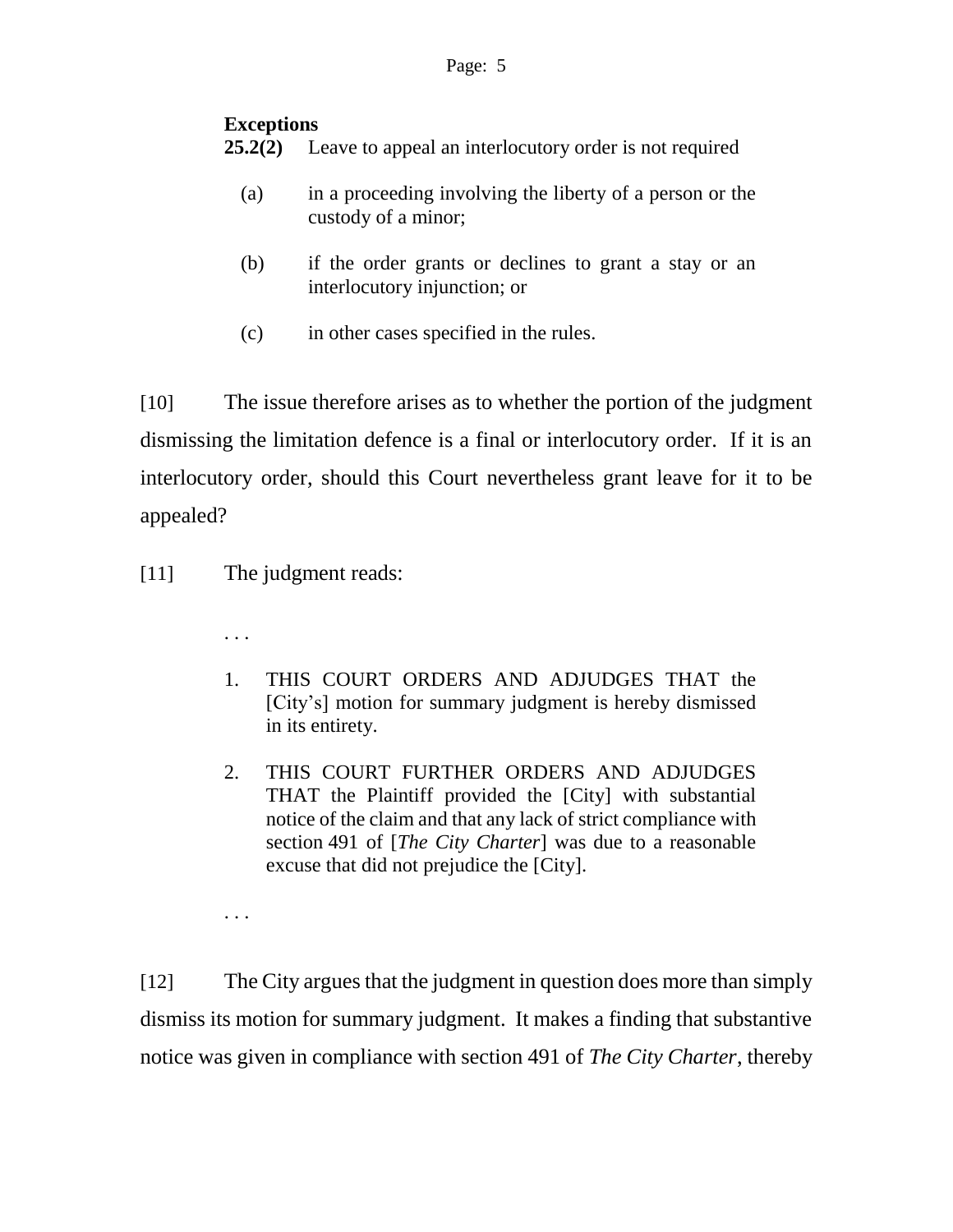making a determination at para 2 with respect to a substantive right that could be determinative of the action.

[13] The plaintiff argues that, unlike the wording of a similar rule in Ontario, which indicates that an appeal of a final order lies to the Court of Appeal (see the *Courts of Justice Act*, RSO 1990, c C43 at section 6(1)(b)), the word "final" is not in the Manitoba rule. Therefore, in Manitoba, every order without exception that arises from a notice of motion is an interlocutory order that requires leave to appeal. The motion judge's determination that the limitation defence was not available to the City does not finally dispose of the negligence action. It is submitted that, since the merits of the case remain to be determined, the order is interlocutory.

[14] I disagree with the plaintiff. The rule requiring leave does refer to interlocutory orders. However, in order to determine whether it is an interlocutory order, I must interpret the word "interlocutory" within the context of the rule and the facts of the case. The absence of the word "final" is not determinative.

[15] In *Paulpillai Estate v Yusuf*, 2020 ONCA 655, Jamal JA reviewed the main principles to be considered when assessing whether an order is interlocutory (at para 16):

. . .

- 1. An appeal lies from the court's order, not from the reasons given for making the order [citations omitted].
- 2. An interlocutory order "does not determine the real matter in dispute between the parties — the very subject matter of the litigation — or any substantive right(.) Even though the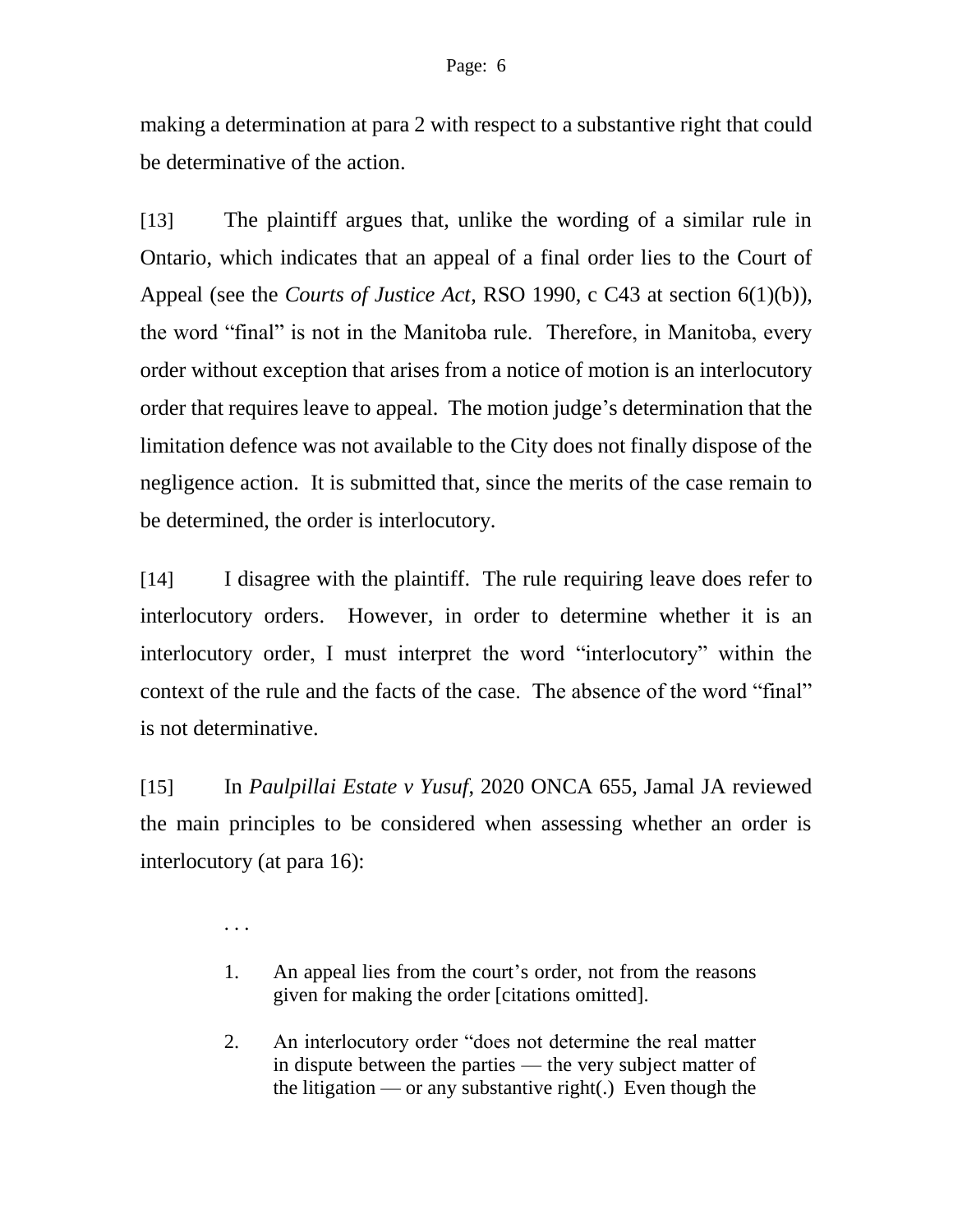#### Page: 7

order determines the question raised by the motion, it is interlocutory if these substantive matters remain undecided" [citations omitted].

- 3. In determining whether an order is final or interlocutory, "one must examine the terms of the order, the motion judge's reasons for the order, the nature of the proceedings giving rise to the order, and other contextual factors that may inform the nature of the order" [citation omitted].
- 4. The question of access to appellate review "must be decided on the basis of the legal nature of the order and not on a case by case basis depending on the application of the order to the facts of a particular case" [citations omitted]. In other words, the characterization of the order depends upon its legal nature, not its practical effect [citations omitted].

[16] See also *Johnson v Ontario*, 2021 ONCA 650, where the Court held (at para 26):

> ... In the overall context, [the applicant] lost substantive rights of significant importance when his motion for an extension of time within which to opt out of the class action was denied. In my view, it is reasonable to treat the order under appeal as a final order for the purposes of determining appeal rights.

[17] The facts of this case closely resemble the case of *Stoiantsis v Spirou*, 2008 ONCA 553. That case was a medical malpractice action where the plaintiffs were seeking damages from the defendants as a result of the treatment to one of the plaintiffs. The parties agreed to a trial of the threshold issue of whether one of the defendant doctors had advised the plaintiff to take a particular drug. The issue was decided in favour of the plaintiffs. The defendants appealed to the Court of Appeal. The plaintiffs moved to quash the appeal on the ground that the order appealed from was interlocutory, so that the appeal lay to the Divisional Court. The Ontario Court of Appeal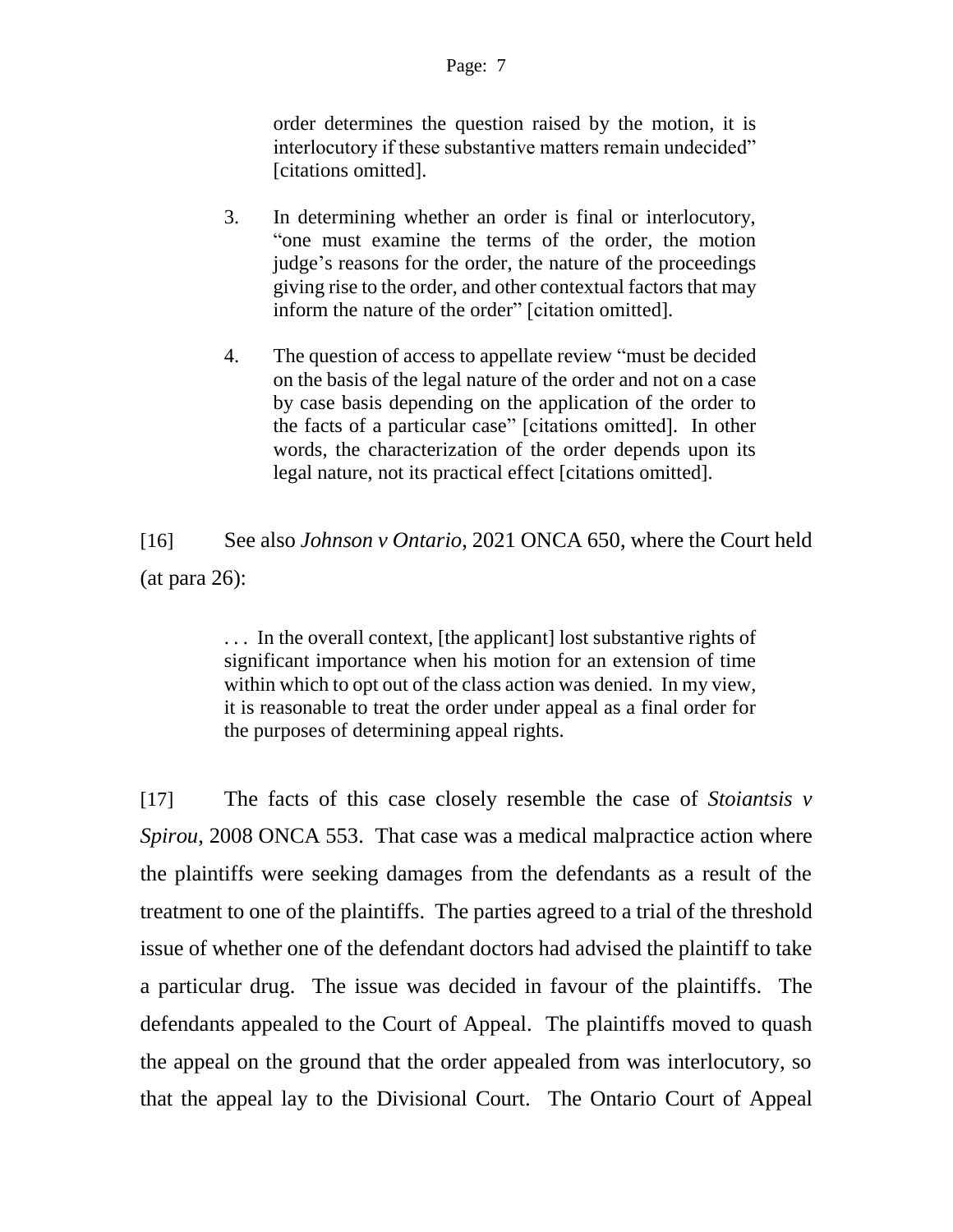allowed the appeal to proceed, finding that, even where an order does not finally dispose of the rights of the parties to the litigation, it will be final for the purposes of appeal if it disposes of an issue raised by way of defence and thereby deprives the defendant of a substantive right which could be determinative of the entire action.

[18] Even more on point is the case of *Ball v Donais*, 1993 CarswellOnt 23 (CA). In *Ball*, the defendant moved for a determination before trial of the application of a limitation period provision. The motion court judge decided the question against the defendant, as is the case in this situation. The Ontario Court of Appeal held that the motion court judge's order was final since the effect of the order was to preclude the defendant's entitlement to raise the plaintiff's failure to sue within the limitation period prescribed by the *Highway Traffic Act*, RSO 1980, c 198 (since repealed), at the trial of the action. While that order did not finally dispose of the rights of the parties to the litigation, it did, subject to appeal, finally dispose of the issue raised by that defence, and thereby deprived the defendant of a substantive right which could be determinative of the entire action.

[19] That reasoning in *Ball* is indistinguishable from the present case. If the City has no right to appeal, the judgment disposed of an issue raised by the City that deprived them of a substantive right that could have been determinative of the entire action and would have precluded a trial. The injustice of holding otherwise is apparent if one looks at the reasons of the motion judge with respect to section 492(2) of *The City Charter*. The motion judge held, alternatively, that the plaintiff had a reasonable excuse pursuant to that section. Yet, the section requires that, not only should the plaintiff have a reasonable excuse, but also the action must be commenced within three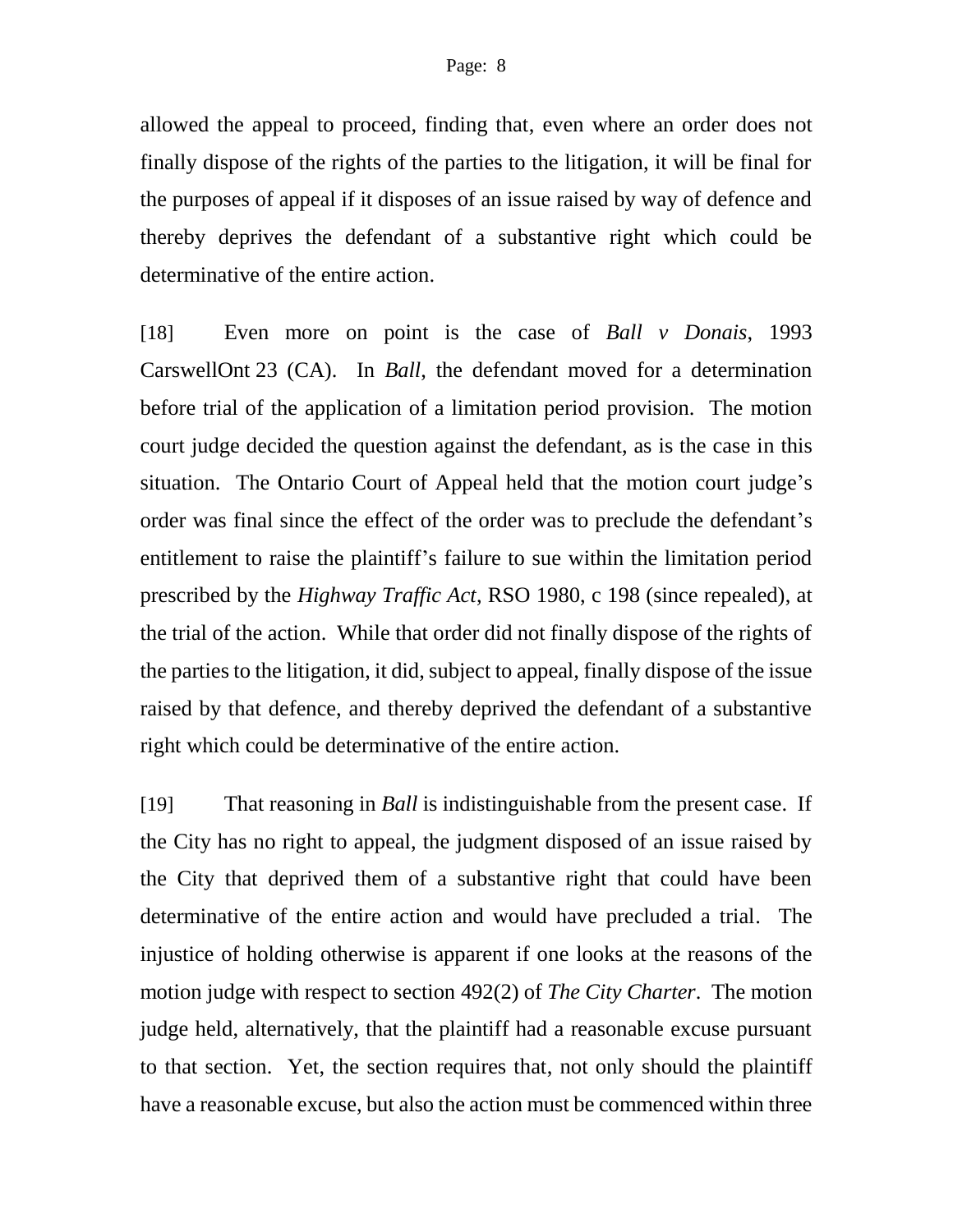months of the occurrence of the incident. Both parties have agreed that the motion judge erred, in that the action was not commenced within three months of the occurrence of the incident.

[20] Obviously, if a motion for summary judgment is granted, that would bring the action to a close and would be a final order. With respect to the dismissal of such motions, decisions of this Court that were decided prior to section 25.2 of the *Act* coming into force indicate that this Court would hear appeals of a dismissal of a summary judgment motion (see *Swan River (Rural Municipality) v Ellingson*, 2005 MBCA 118; *Finucane v 3777121 Manitoba Ltd*, 2013 MBCA 101; and *Eastman Bio-Fuels Ltd et al v Small*, 2016 MBCA 112). These cases could be taken to suggest that the dismissal of a summary judgment motion is not an interlocutory decision. However, I do not take these cases to be precedential for the issue at hand. These cases were decided before the introduction of section 25.2, therefore, it was not necessary in the above cases to enter into an analysis of whether the orders were final or interlocutory.

[21] In other provinces with similar provisions to our new section 25.2, the courts have concluded that the dismissal of a summary judgment motion is generally an interlocutory decision (and that the granting of a summary judgment motion is a final decision). See *Atlantic Blue Cross Care v LeBlanc*, 2012 NBCA 55 at paras 5-6; *Raymond v Brauer*, 2015 NSCA 37 at paras 17- 21; and *Skunk v Ketash*, 2016 ONCA 841 at paras 29-34, 58.

[22] However, the situation is different if the judge has singled out an issue for resolution on a motion for summary judgment, particularly when it is dispositive of the entire action, and that is reflected in the content of the